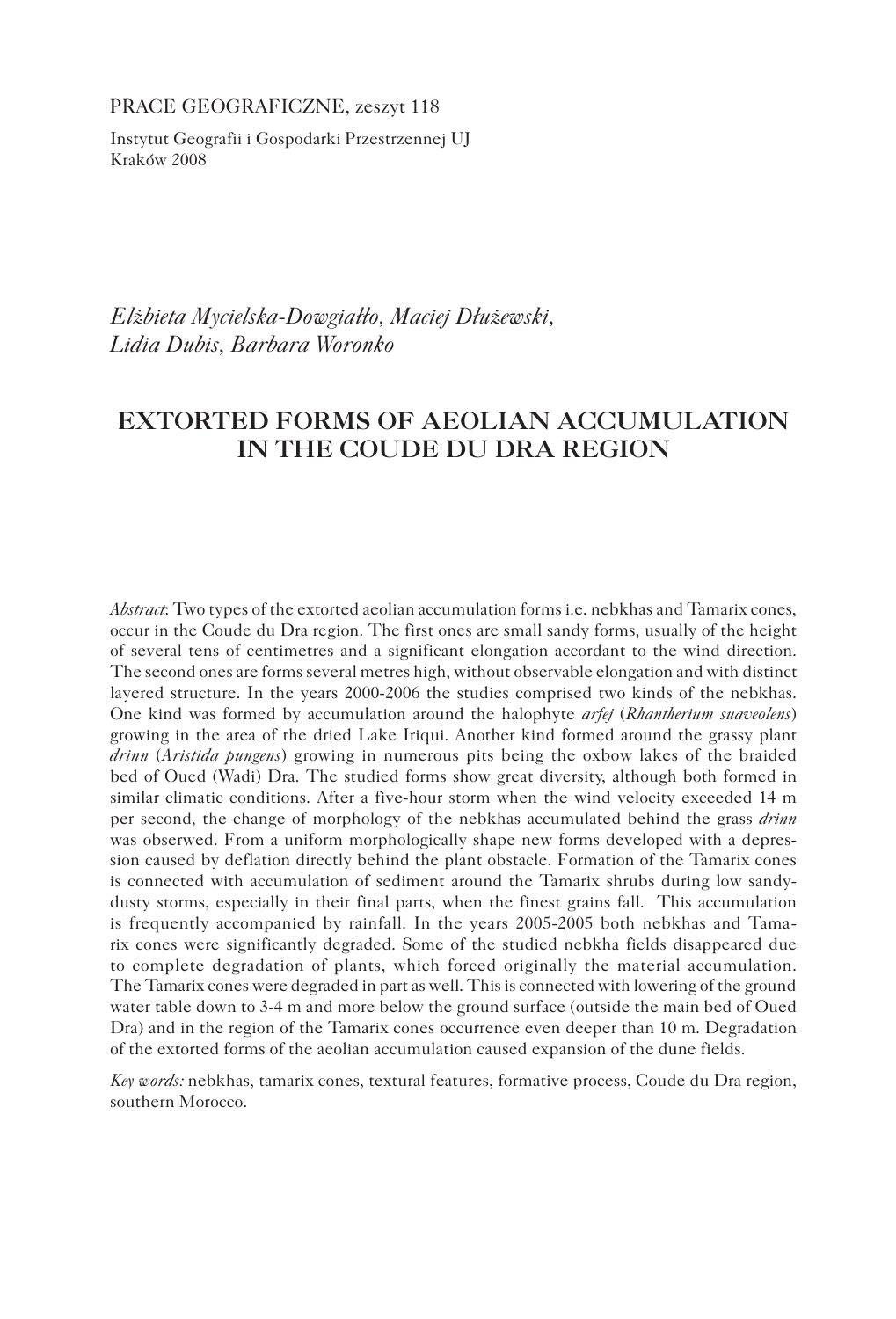### **1. Introduction**

Among the forms of the extorted aeolian accumulation in the Coude du Dra area two types occur, both connected with vegetation. One of them is nebkhas, ephemeral forms being the effect of aeolian accumulation behind the plant obstacle. They have elongated shape, the maximum height of several tens of centimetres and length of several metres. Accumulation occurs due to decrease of the air stream velocity within the plant obstacle and behind it, when the plant is compact, or only in its shadow, if the plant may be called "airy". Tamarix cone are another extorted accumulation form occurring in the studied region. Development of such forms begins from sand and/or dust accumulation around the obstacle, which is Tamarix shrub. These forms have a cupola shape with convex slopes and the height of several, rarely more than ten metres. They consist of alternating mineral layers of various fraction and admixture of the organic remnants coming from the Tamarix shrub.

## **2. Characteristic of the extorted aeolian accumulation forms according to literature and the authors' studies**

First, characteristic features of the extorted aeolian accumulation forms and their classification should be determined. This classification will be applied next. In the literature three main types of the forms were distinguished, however, their features were not defined clearly. On the basis of the present authors' studies in the areas of Egypt, Tunisia, Morocco and the Cap Verde Archipelago the classification definitions of the three main types of the extorted aeolian accumulation forms were elaborated and they are given below.

*Nebkhas (shadow dune*) are generally small sandy forms of the height of several tens of centimetres and significant elongation, formed in the "shadows" of the plants, i.e. on their leeward sides (Photo 1). Exceptionally they have the height of ca. 2 m and length of 30 m (Khalaf et al. 1995). They are typical of dry areas.

*Knob vegetated dune* (*nebkhas, coppies dunes, etc*.) covered in 45-100% by vegetation, are especially typical of the semi-arid areas with precipitation not exceeding 300 mm per year (Langford 2000, Wang et al. 2006). Their height ranges from 0.5 to 2 or even 3 m. They have insignificant elongation according to wind blowing direction (Photo 2).

*Tamarix cones* are typical of the arid areas. Depending on the degree of their development they have different heights, mostly up to 10 m, without visible elongation. Internal structure has distinct layering (Photo 3, 4).

In the present publication the authors pay special attention to the forms typical of the Coude du Dra region, i.e. to nebkhas and Tamarix cones. They are immanent component of the surface morphology of the arid areas. In the process of the gradual drying of the terrain, especially of its subsurface layers, the decrease of the vegetation density promotes deflation and facilitates the supply of the material to the discussed forms (Gile 1975, Pietrow 1976). Increase of their dimensions is attributed to the soil degradation caused by more intense land use (Wang et al. 2006). The forms occur most frequently around oases, on the alluvial fans, on the lowermost terraces of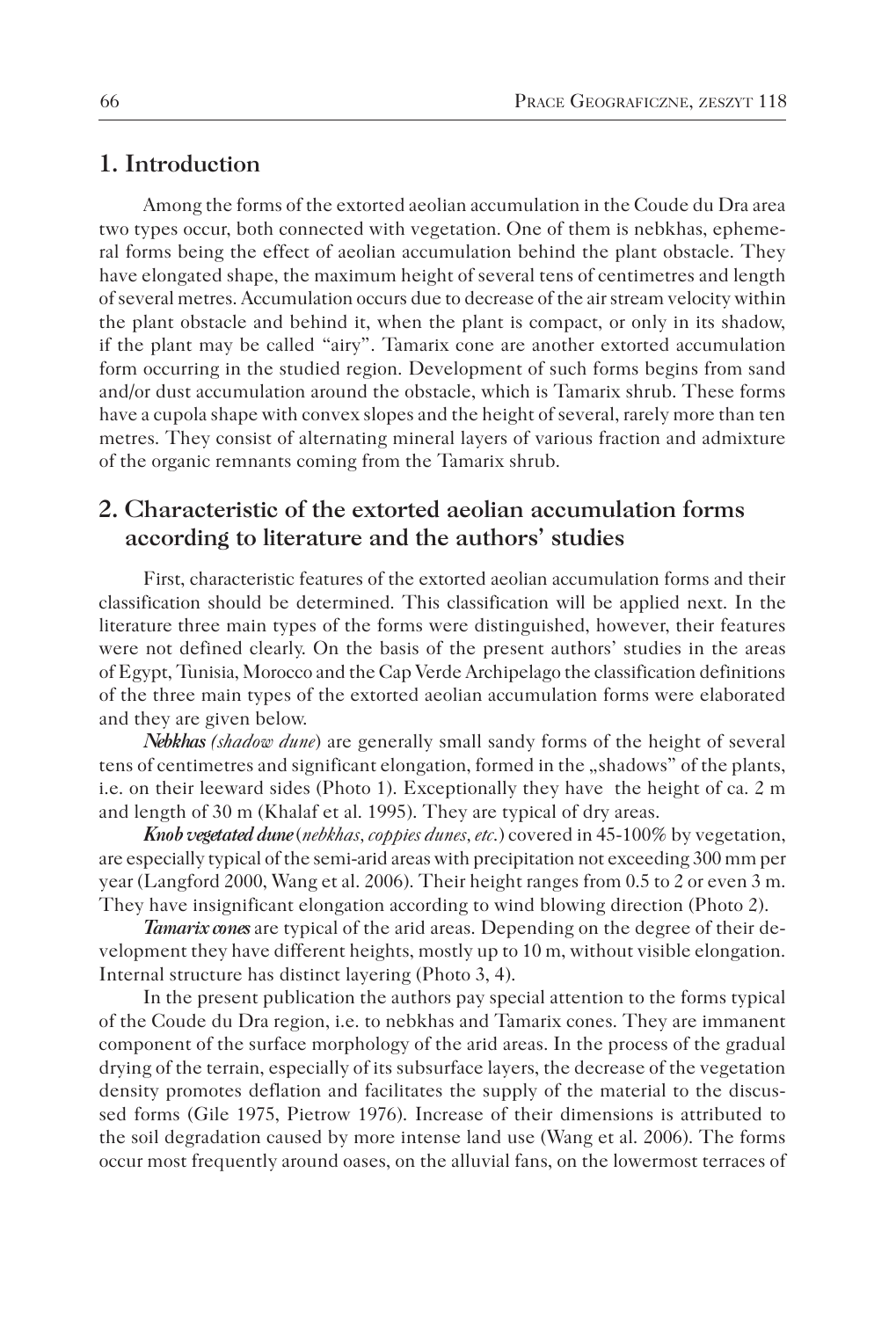the periodic rivers, between the dune fields as well as in the margins of the drying lakes (Coque 1962, Pietrov 1962, Kosmowska-Suffczyńska 1980, Gunatilaka, Mwango 1987, Tengberg 1994, Dłużewski, Woronko 2000, Dłużewski et al. 2002, Qong et al. 2002). Moreover, nebkhas frequently occur in the local terrain depressions, to which rainwater may periodically flow, allowing the growth of small plants. Tamarix shrubs need much more water and reach deeper with their roots, thus they occur mainly along the riverbeds, on the lowest terraces and even in the bed itself, where water appears once every several years. The Tamarix cones may be eroded in part or completely by the flowing water.

Further lowering of the ground water table may cause extinction of the vegetation, leading to disappearance of the discussed forms. In the areas where this process develops, first the nebkhas are degraded and much later degradation affects the Tamarix cones. This is connected with the type of the plants extorting the accumulation. In the case of the nebkhas they are small halophytes or xerophytes with root systems deriving ground waters from the depth of maximum 2 to 3 m. The Tamarix root system reaches ground water even as deep as 20 m. Though halophytes and xerophytes causing origin of the nebkhas need distinctly less water than Tamarix shrubs, when water permanently occurs deeper than 2 to 3 m, these plants extinct, what results in deflation of the nebkhas. In such areas only the Tamarix cones may occur. If the Tamarix shrubs were devastated (e.g. they were cut for fuel or extincted due to watertable lowering), such area may be occupied by shifting sand dunes (Qong et al. 2002).

During formation of the nebkhas the air streams transporting material accumulate it directly behind the plant (Figure 1). where the air pressure and wind speed decrease. The volume of the accumulated sand decreases when the distance from the obstacle increases. Accumulation of sand is caused not only by the air stream flowing directly above the obstacle but also by those moving nearby this obstacle behind which the air movement changes to the rotational one (Figure 2).

It is a common opinion that the dimensions of the nebkhas are strictly related to the kind and size of the plants behind which the material is accumulated (Tengberg 1994, Tengberg, Chen 1998). Supposedly, the important role in formation of these forms is played by textural features of the material, wind force and variability as well as duration of the process (Coque 1962, Tengberg, Chen 1998). Orientations of the long axes of the nebkhas change each time when the wind direction changes.

The studies performed till present show that the ratio of the plant obstacle height to the nebkha length ranges from 1:6 to 1:8 (1:6 after Pietrow 1976, 1:7 or 1:8 after Kosmowska-Suffczyńska 1980). Measurements of the nebkhas from the Chott El Jerid region (Central Tunisia) gave the ratio from 1:10 to 1:23, what may be explained by the presence of the gypsum crust on their surface, which protects the forms from deflation and facilitates an increase of their heights and especially their lengths (Dłużewski, Woronko 2000). Similar height-to-length ratio (1:15) has been noted for the coastal plain in Kuwait (Khalaf et al. 1995).

The Tamarix cones differ from the nebkhas not only by their dimensions but also by their internal structure. In the marginal parts of the Takla Makan Desert they consist of the alternating mineral and organic matter layers – the latter are the fallen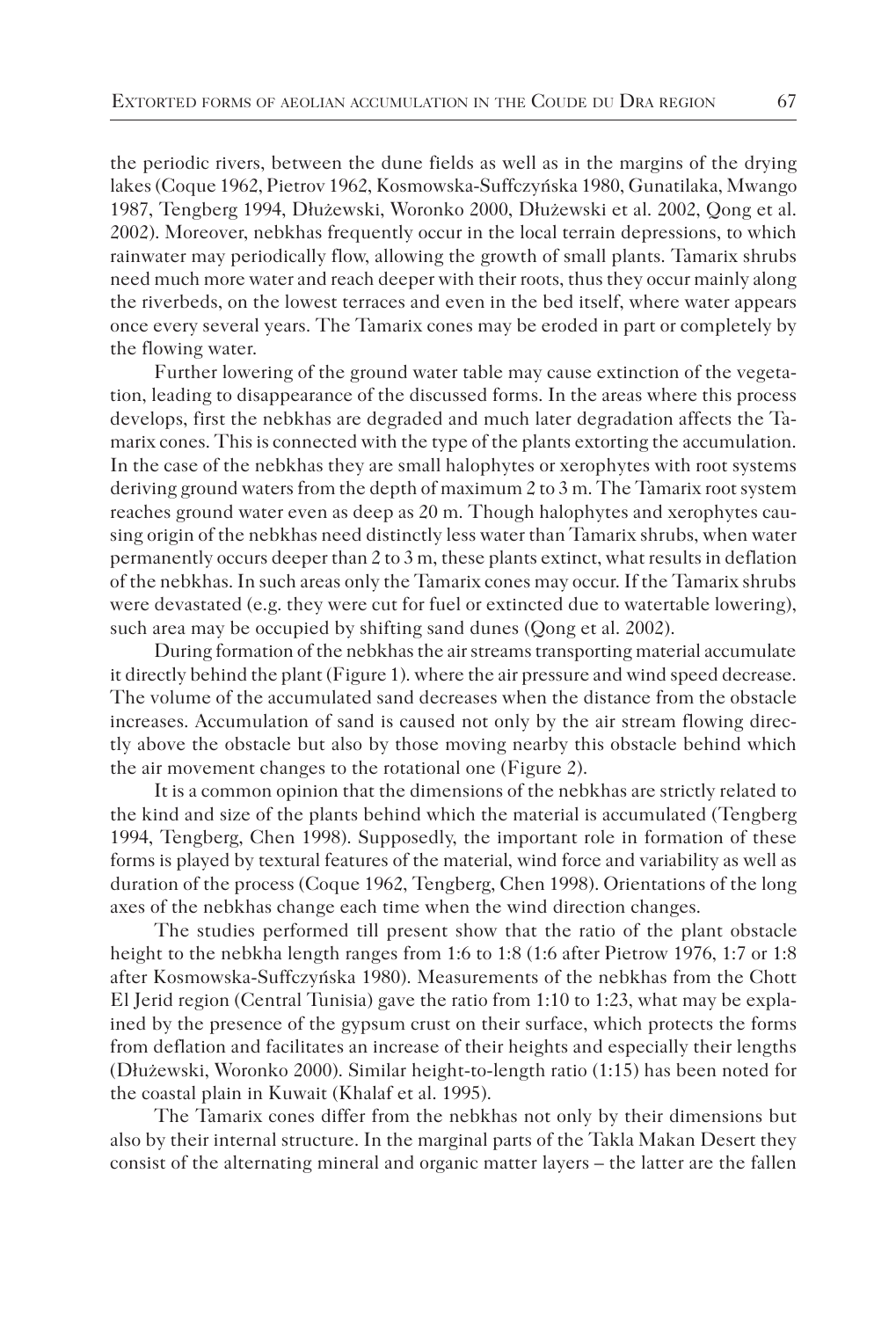

Figure 1. Scheme of a nebkha (after Coque 1962)

*Explanations:* A – the form behind the plant obstacle of the shrub type of the species *arfej (Rhantherium*) *suaveolens*), B – the form behind the plant obstacle of the shrub type of the species *drinn* (*Aristida pungens*)*,* C – parts of a nebkha: 1. apical part, 2. deflation pan, 3. distal part of the nebkha.

needles and branches of the Tamarix shrub. Directly below the ground surface they are fresh and light in colour, but deeper they became decomposed and dark. It is connected with humidity increase in the deeper layers (Qong, Takamura 1997, Qong et al. 2002). Granulometric analysis made in one of the studied cones at the depth of 110 cm showed 67% grains of the 0.2-0.3 mm fraction, 19% grains of the 0.3-0.4 mm fraction and 14% grains of the 0.1-0.2 mm fraction (Qong et al. 2002). Similar values are characteristic for the whole area of the desert: 70% grains are in the ranges from 0.125 to 0.4 mm (Zhu et al. 1986). Wind velocity causing the sand migration in the Takla Makan Desert is evaluated for 4 m per second(Zhu et al. 1986). Between October and December, when the wind velocity is lowest and air humidity is highest, the organic layers accumulate in the cones. Their existence till spring is caused by snowfall and ground freezing in winter. The sandy layers covering the organic sediments form from March till July, during a strongly windy season. Sand transported by wind is accumulated within the Tamarix shrub (Qong et al. 2002). Salt that drops with water from the Tamarix shrub needles and forms a crust causing consolidation of the material saturated with it, is another factor preserving the organic matter from deflation.

In the case of the Tamarix shrub burial, its trunk grows up and the buried part converts into root (Qong et al. 2002). This results in achievement of the height of several metres by the cone.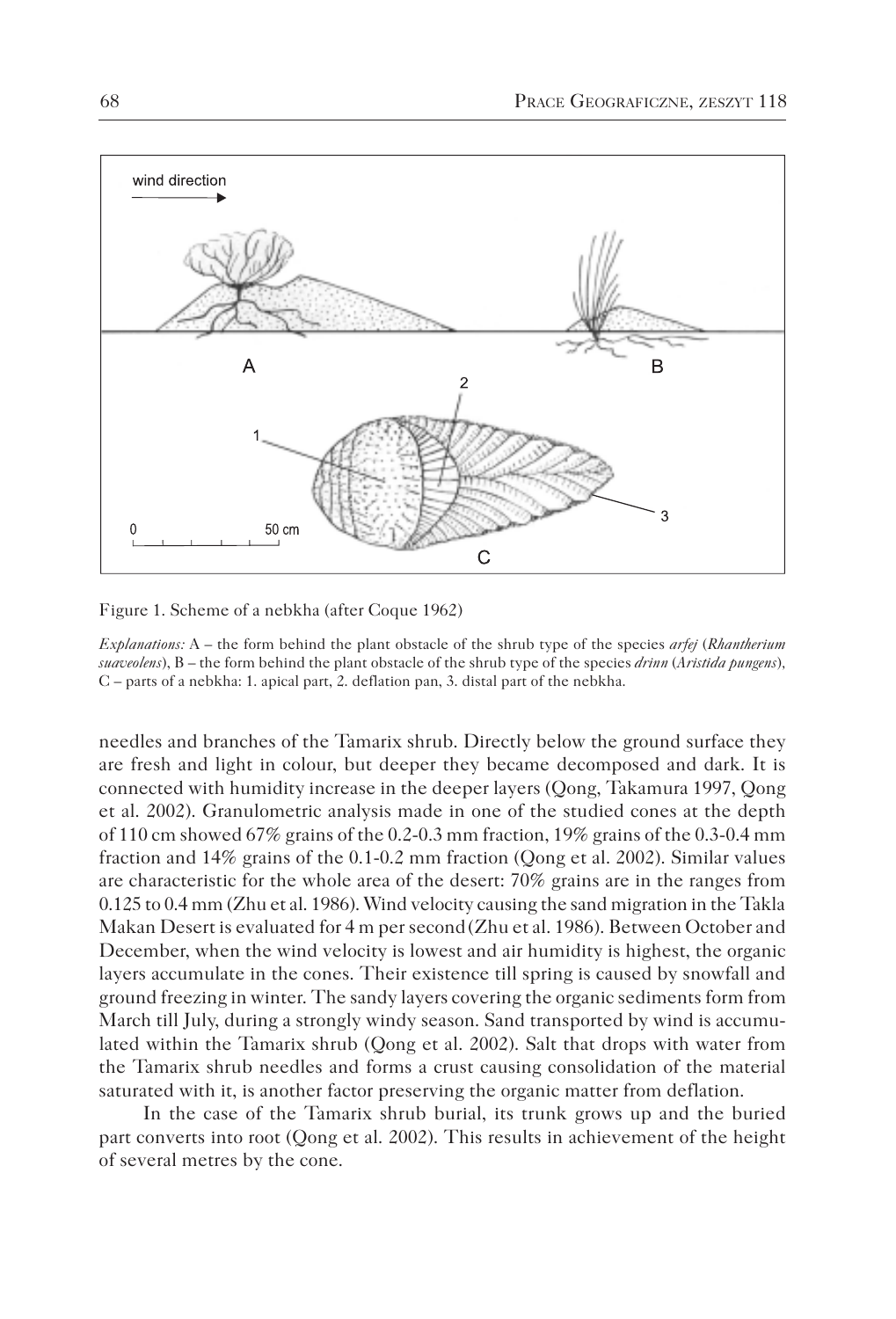Dumanowski (1998) found during his studies of the Tamarix cones in the region of the Guira settlement in Libia that the roots decide about the shape of the cone. They change their dimensions from thin branches into roots more than ten centimetres thick. The development of the roots determines the cone stability and its cupola habit.

Dumanowski (1998) recognized the reason of the Tamarix cone formation as the wind velocity decrease caused by the plant obstacle and leading to accumulation of the transported material and, on the other hand, as the accumulation of the organic material. He wrote that the Tamarix needles due to their shape do not deflate, being poorly susceptible to aeolian transport. They are a component initiating the accumulation of the trans-



Figure 2. Scheme of the air streams flow around the plant obstacle (after Coque 1962)

*Explanations:* A – cross-section, B – plane projection.

ported mineral material. Accumulation rate depends on the availability of the loose material and frequency of the transporting wind speed appearance.

According to Dumanowski (1998) that structure of the cones is complex: the subsurface part is layered but in the inner part at relatively great depth the layering disappears. He distinguished two parts: the external one *a* and the internal one *b.* The part *a* containing more organic matter (needles and small branches) reaches the depth of 40 to 60 cm in the higher part of the cone, and in its lower part (i.e. on the slopes) even to 1 m. In some of the cones studied by him the layers of the plant remnants are separated by clayey-sandy layers of the thickness from 0.5 to 2 cm. Layered structure in places disappears and one may observe a mixture of the organic remnants with clayey-sandy material. The colour of the level *a* changes from pale yellow to gray-brown, depending on the content of the organic matter. The cone inner core, the part  $b$ , is built from sand with admixture of the finer fractions of the yellow-brown colour with low content of the fine organic remnants, usually below 2 mm in size.

### **3. Location of the study area**

Two nebkhas fields (number 1 and 2) in the Coude du Dra region were the objects of investigations in the years 2000-2006 (Dłużewski, Krzemień 2008 – Figure 2). The field 1 is located in the western part of the Coude du Dra region, in the eastern part of the dried Lake Iriqui, and the field 2 – in the central part of the Coude du Dra area, in one of the numerous pans without outlet which formed as Pleistocene and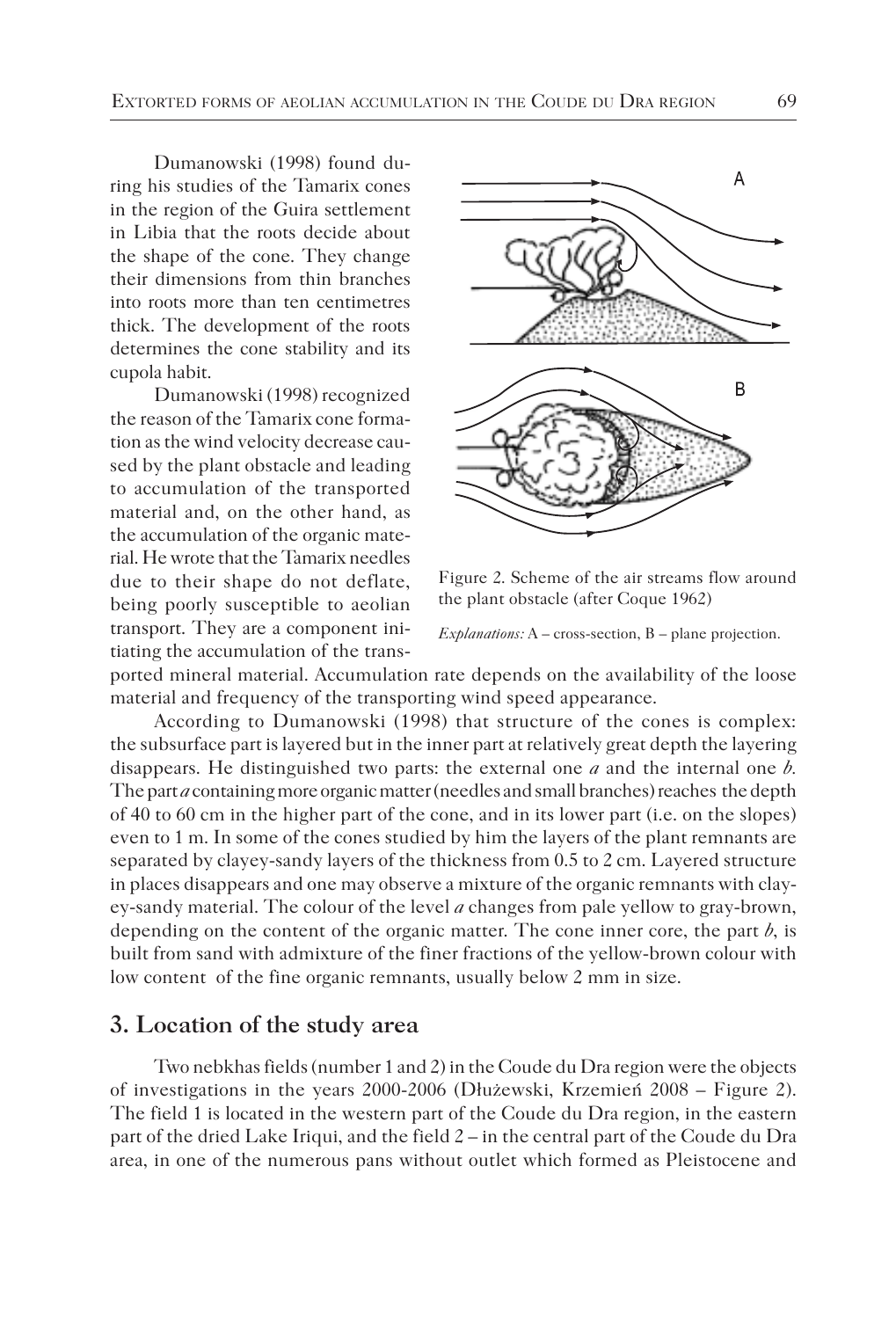Early Holocene oxbow lakes within the more than ten kilometres broad braided bed of Oued Dra.

Moreover, two areas were investigated, in which the Tamarix cones occur – one on the lowest terrace of Oued Dra, and the other in a oued bed being the tributary of Oued Dra.

### **4. Investigation methods**

Length, height and width of each investigated nebkha, and the height and width of pertinent plant causing material accumulation were measured. Azimuth of the forms and direction and velocity of wind blowing during the measurements were noted as well. Among the measured forms there were distinguished such ones, which were of simple accumulation type and the others which morphology was related to the eroding activity of wind. Special attention was paid to the relation between the nebkhas and their substratum.

In the case of the Tamarix cones the measurements of their heights, base widths and slope inclinations were made for eighteen objects. Within the research pits the measurements of the structural features of the sediments were performed.

In the cases of the both investigated forms the granulometric analysis of the material building the forms and the basic granulation indices were calculated according to the formulae of Folk and Ward (1957).

## **5. Forms of the extorted aeolian accumulation in the Coude du Dra region**

#### *Nebkhas*

Accumulation of the sediments in the field 1 developed around the *arfej* halophyte (*Rhantherium suaveolens*) (Dłużewski, Krzemień 2008 – Figure 2). This plant grows on compact, clayey soil with small polygons of drying of the surface of more than ten square centimetres (Dłużewski et al. 2003). Deflation forms of the shapes of "negative" nebkhas were found in this clayey substratum (Photo 5). It happened that two or three such pits were connected with one plant, indicating slightly different directions of wind. The present authors explain these forms by deflation caused by extremely strong winds. Within these pits the sandy nebkhas occur, however, of distinctly smaller size than the outline of the deflation forms. Sometimes the long axes of the accumulation and deflation forms were not coincident (Table 1a), what indicates the slightly different directions of winds, which had different forces.

During performing of the measurements in March 2001, the nebkhas in the field 1 were formed by NE wind. Azimuth of the long axis of the nebkhas ranged from 45 to 75<sup>o</sup> (Tables 1a, 1b). These nebkhas are small with the average height ca. 15 cm, reaching the maximum value of 41 cm (Photo 5). They were accumulated behind the *arfej* halophytes of the height from 4 to 50 cm. It appears from the measurements that there is a high correlation between the heights of the plant and those of the nebkha.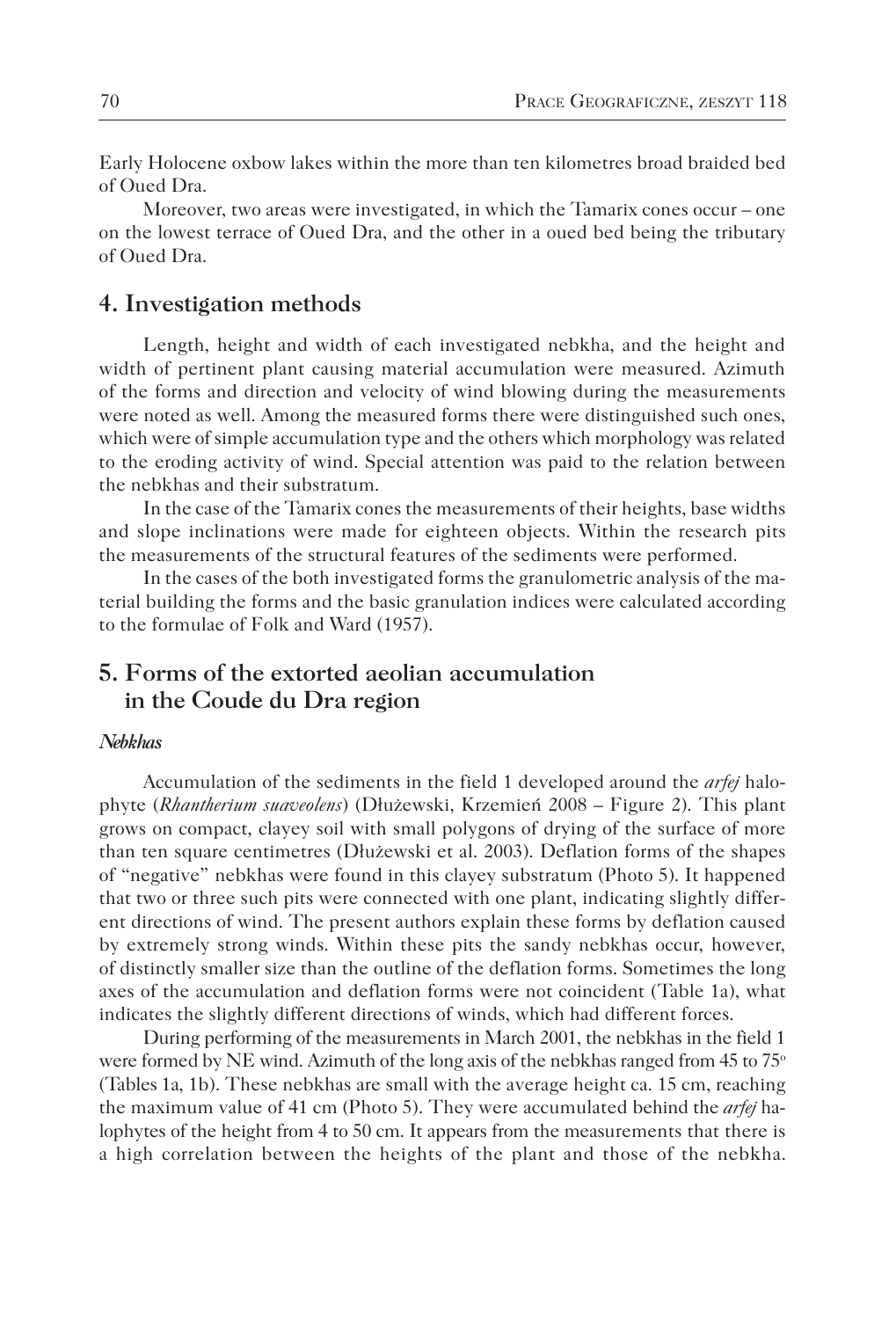| Azimuth<br>of the long<br>axis<br>[degree] | Nebkha<br>length<br>[m] | Nebkha<br>width<br>[m] | Nebkha<br>height<br>[m] | Plant<br>obstacle<br>height<br>[m] | Plant<br>obstacle<br>width<br>[m] | Nebkha<br>width at<br>its base<br>$\lceil m \rceil$ | Length<br>of the<br>concave<br>form<br>[m] | Width<br>of the<br>concave<br>form<br>[m] | Azimuth<br>of the long<br>axis of the<br>concave<br>form<br>[degree] |
|--------------------------------------------|-------------------------|------------------------|-------------------------|------------------------------------|-----------------------------------|-----------------------------------------------------|--------------------------------------------|-------------------------------------------|----------------------------------------------------------------------|
| 54                                         | 2.02                    | 1.00                   | 0.32                    | 0.36                               | 0.95                              | 0.69                                                | 1.96                                       | 0.75                                      | 352                                                                  |
| 58                                         | 2.94                    | 1.00                   | 0.34                    | 0.48                               | 0.95                              | 0.80                                                | 1.45                                       | 0.68                                      | 351                                                                  |
| 58                                         | 1.70                    | 0.56                   | 0.16                    | 0.30                               | 0.56                              | 0.56                                                | 1.08                                       | 0.40                                      | 342                                                                  |
| 61                                         | 2.56                    | 1.00                   | 0.21                    | 0.39                               | 0.83                              | 0.86                                                | 1.71                                       | 0.80                                      | $\overline{4}$                                                       |
| 65                                         | 2.23                    | 0.85                   | 0.24                    | 0.48                               | 0.75                              | 0.77                                                | 1.90                                       | 0.53                                      | 352                                                                  |
| 63                                         | 3.30                    | 1.60                   | 0.41                    | 0.55                               | 1.31                              | 1.20                                                | 2.50                                       | 1.11                                      | 355                                                                  |
| 54                                         | 2.24                    | 1.30                   | 0.28                    | 0.34                               | 1.06                              | 1.07                                                | 2.17                                       | 1.21                                      | 0                                                                    |
| 58                                         | 2.55                    | 1.30                   | 0.27                    | 0.42                               | 0.9                               | 0.96                                                | 1.91                                       | 0.90                                      | 351                                                                  |
| 58                                         | 2.35                    | 1.20                   | 0.21                    | 0.50                               | 0.75                              | 0.77                                                | 1.90                                       | 0.80                                      | 355                                                                  |
| 58                                         | 2.11                    | 1.40                   | 0.26                    | 0.40                               | 0.71                              | 0.80                                                | 1.83                                       | 0.80                                      | 358                                                                  |
| 60                                         | 2.32                    | 1.25                   | 0.21                    | 0.61                               | 0.73                              | 0.94                                                | 1.74                                       | 0.70                                      | 342                                                                  |
| 63                                         | 1.60                    | 0.77                   | 0.25                    | 0.33                               | 0.70                              | 0.61                                                | 1.61                                       | 0.61                                      | 354                                                                  |
| 54                                         | 1,38                    | 0.60                   | 0.33                    | 0.36                               | 0.50                              | 0.50                                                | 1.30                                       | 1.01                                      | 357                                                                  |
| 62                                         | 2.44                    | 1.10                   | 0.29                    | 0.39                               | 0.83                              | 0.96                                                | 1.88                                       | 0.70                                      | 352                                                                  |
| 55                                         | 1.72                    | 0.71                   | 0.19                    | 0.50                               | 0.54                              | 0.63                                                | 1.57                                       | 0.84                                      | 352                                                                  |
| 55                                         | 1.58                    | 0.76                   | 0.23                    | 0.28                               | 0.62                              | .60                                                 | 1.35                                       | 0.62                                      | 349                                                                  |
| 58                                         | 4.09                    | 1.37                   | 0.40                    | 0.50                               | 1.18                              | 1.20                                                | 2.82                                       | 0.70                                      | 354                                                                  |
| 57                                         | 2.2                     | 0.91                   | 0.25                    | 0.36                               | 0.78                              | 0.65                                                | 1.56                                       | 0.98                                      | 347                                                                  |
| 58                                         | 2.6                     | 1.50                   | 0.32                    | 0.48                               | 1.14                              | 1.07                                                | 273                                        | 0.92                                      | 334                                                                  |
| 56                                         | 1.54                    | 0.63                   | 0.21                    | 0.35                               | 0.51                              | 0.62                                                | 1.32                                       | 0.52                                      | 333                                                                  |

Table 1a. Measurable features of the nebkhas, plant obstacles and concave forms, field 2 (Dłużewski, Krzemień 2008 – Figure 2)

*Source*: Dłużewski et al. 2003.

The length of the studied forms did not exceed 4.0 m, with two dominant length classes: ca. 1.5 m and ca. 2.5 m. The length of the studied forms was influenced both by the height and by the width of the plant obstacle. For the studied forms the height- -to-width ratio varied from 1:4 to 1:28 (average 1:15). Similar results were obtained in the case of the nebkhas occurring in the central Tunisia in the margins of Chott El Jerid (Dłużewski et al. 2004). The width of the studied forms in the considered Coude du Dra region (dominating 0.7 to 0.1 m; maximal 1.60 m) indicates a very high dependence on the width of the plant obstacle (Dłużewski et al. 2003).

Nebkhas are built from the material characterised by a distinct similarity to the material of the dunes occurring in the western part of the investigated area. They are loose medium- and fine-grained sands with average grain diameter ( $\text{M}_\text{z}$ ) equal 2.88  $\Phi$ , moderately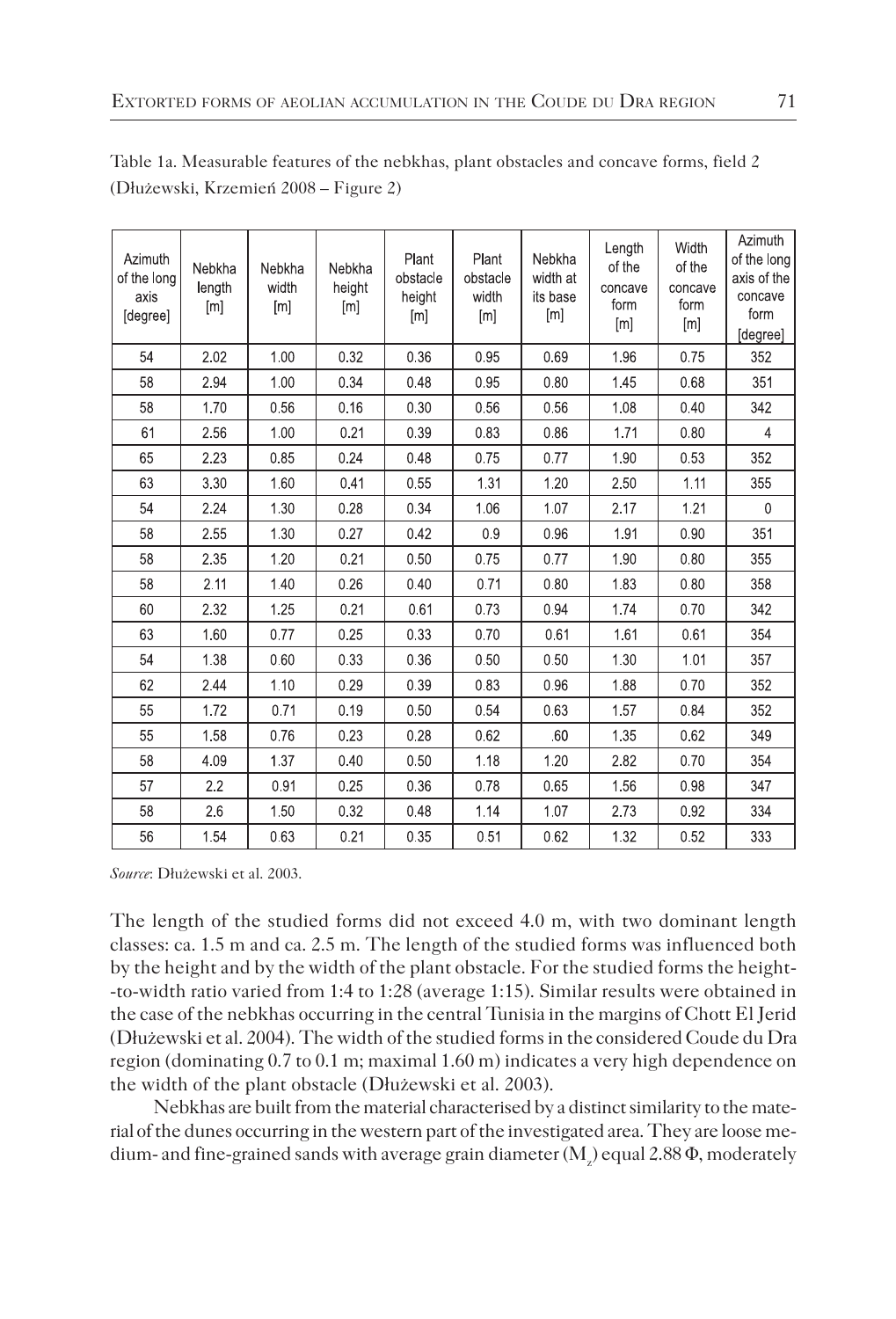## Table 1b. Measurable features of the nebkhas and plant obstacles field 1 (Dłużewski, Krzemień 2008 – Figure 2)

| Azimuth<br>of the long<br>axis<br>[degree] | Nebkha<br>length<br>[m] | Nebkha<br>width<br>[m] | Nebkha<br>height<br>[m] | Plant<br>obstacle<br>height<br>[m] | Plant<br>obstacle<br>width<br>[m] | Inclination<br>of the NW<br>slope<br>[degree] | Inclination<br>of the SE<br>slope<br>[degree] |
|--------------------------------------------|-------------------------|------------------------|-------------------------|------------------------------------|-----------------------------------|-----------------------------------------------|-----------------------------------------------|
| 54                                         | 3.05                    | 0.92                   | 0.14                    | 0.40                               | 0.60                              |                                               |                                               |
| 54                                         | 1.52                    | 0.32                   | 0.06                    | 0.14                               | 0.30                              |                                               |                                               |
| 61                                         | 2.00                    | 0.75                   | 0.15                    | 0.25                               | 0.61                              | 19                                            | 27                                            |
| 58                                         | 1.00                    | 0.28                   | 0.04                    | 0.15                               | 0.28                              | 27                                            | 16                                            |
| 61                                         | 2.47                    | 1.16                   | 0.25                    | 0.40                               | 0.90                              | 27                                            | 17                                            |
| 67                                         | 2.00                    | 1.00                   | 0.20                    | 0.25                               | 0.85                              | 18                                            | 29                                            |
| 54                                         | 1.75                    | 0.83                   | 0.20                    | 0.28                               | 0.75                              | 27                                            | 27                                            |
| 58                                         | 2.00                    | 0.65                   | 0.15                    | 0.32                               | 0.60                              | 10                                            | 14                                            |
| 58                                         | 1.80                    | 0.70                   | 0.14                    | 0.38                               | 0.55                              | 10                                            | 27                                            |
| 57                                         | 1.55                    | 0.62                   | 0.08                    | 0.28                               | 0.55                              | 16                                            | 16                                            |
| 57                                         | 1.35                    | 0.63                   | 0.10                    | 0.15                               | 0.55                              | 14                                            | 19                                            |
| 54                                         | 1.62                    | 0.70                   | 0.15                    | 0.24                               | 0.65                              | 34                                            | 30                                            |
| 55                                         | 1.42                    | 0.45                   | 0.13                    | 0.23                               | 0.52                              | 28                                            | 29                                            |
| 49                                         | 1.44                    | 0.62                   | 0.08                    | 0.25                               | 0.55                              | 10                                            | 18                                            |
| 54                                         | 1.44                    | 0.50                   | 0.10                    | 0.18                               | 0.42                              | 6                                             | 16                                            |
| 55                                         | 1.90                    | 1.02                   | 0.15                    | 0.19                               | 0.67                              | 10                                            | 16                                            |
| 57                                         | 2.12                    | 0.88                   | 0.22                    | 0.43                               | 0.75                              | 24                                            | 28                                            |
| 57                                         | 1.60                    | 0.85                   | 0.17                    | 0.24                               | 0.50                              | 10                                            | 22                                            |
| 63                                         | 2.84                    | 0.87                   | 0.15                    | 0.27                               | 0.83                              | 24                                            | 23                                            |
| 75                                         | 2.85                    | 1.50                   | 0.29                    | 0.50                               | 1.05                              | 19                                            | 16                                            |
| 59                                         | 2.25                    | 1.08                   | 0.22                    | 0.36                               | 0.95                              | 12                                            | 27                                            |
| 67                                         | 2.62                    | 1.22                   | 0.18                    | 0.33                               | 1.02                              | 16                                            | 20                                            |
| 58                                         | 1.97                    | 0.86                   | 0.17                    | 0.35                               | 0.68                              | 18                                            | 26                                            |
| 54                                         | 2.44                    | 1.14                   | 0.14                    | 0.33                               | 0.80                              | 10                                            | 20                                            |
| 57                                         | 2.60                    | 1.40                   | 0.32                    | 0.42                               | 1.11                              | 8                                             | 19                                            |
| 45                                         | 2.10                    | 1.07                   | 0.14                    | 0.32                               | 0.80                              | $\overline{7}$                                | 18                                            |
| 61                                         | 2.35                    | 1.20                   | 0.14                    | 0.34                               | 0.72                              | 9                                             | 18                                            |
| 61                                         | 0.68                    | 0.92                   | 0.15                    | 0.23                               | 0.70                              | 18                                            | 27                                            |
| 61                                         | 2.00                    | 0.60                   | 0.11                    | 0.28                               | 0.54                              | 14                                            | 21                                            |
| 54                                         | 1.71                    | 0.68                   | 0.15                    | 0.30                               | 0.75                              | 10                                            | 18                                            |
| 63                                         | 1.69                    | 0.49                   | 0.10                    | 0.30                               | 0.36                              | 27                                            | 21                                            |
| 62                                         | 1.29                    | 0.46                   | 0.95                    | 0.20                               | 0.32                              | 35                                            | 24                                            |
| 64                                         | 1.20                    | 0.53                   | 0.09                    | 0.27                               | 0.35                              | 15                                            | 18                                            |
| 54                                         | 1.40                    | 0.56                   | 0.12                    | 0.22                               | 0.70                              | 3                                             | 16                                            |

*Source*: Dłużewski et al. 2003.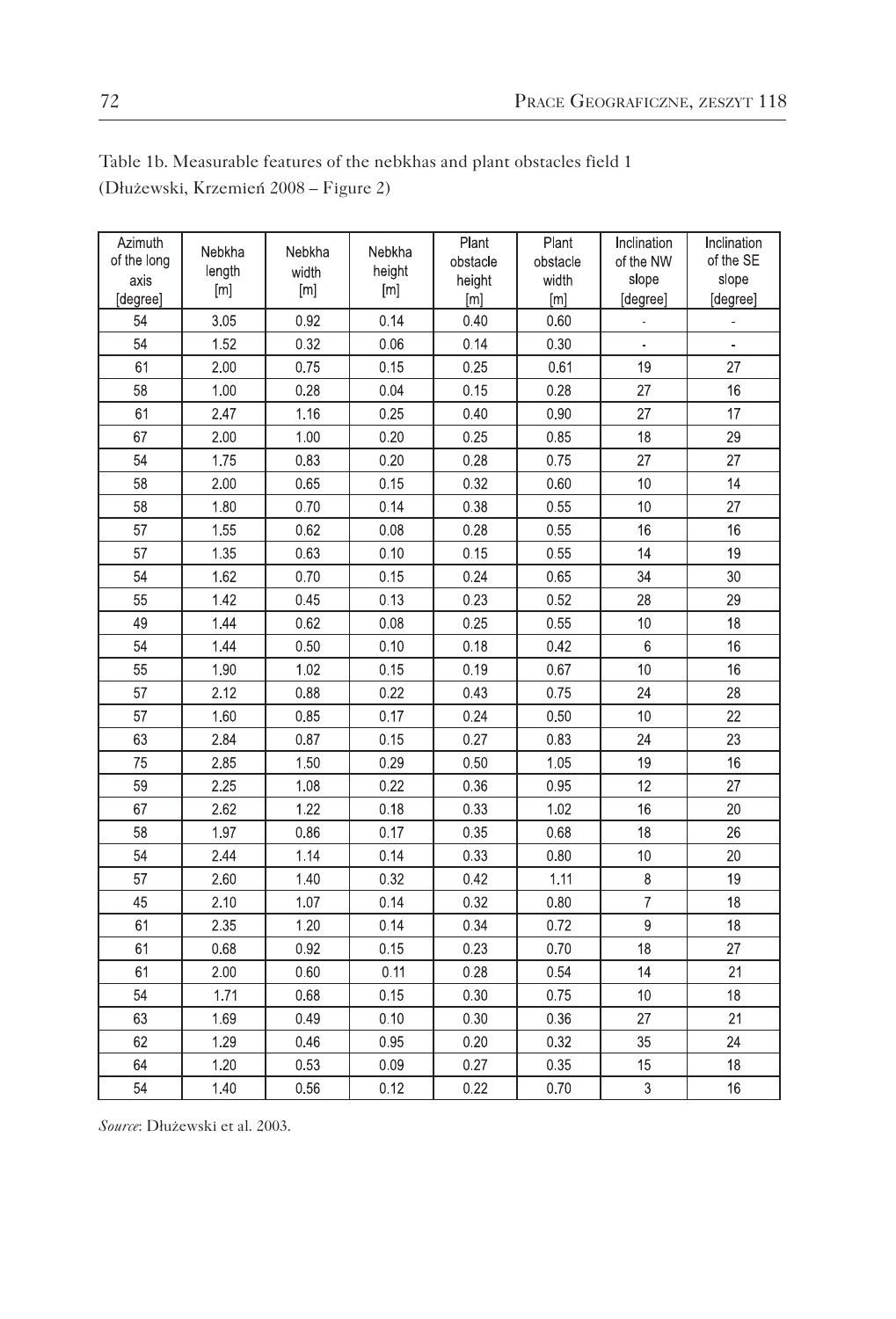or well-sorted ( $\sigma_1$  from 0.40 to 0.51) and uniform grain distribution (Sk<sub>1</sub> from -0.01 to 0.05). Similar values for the sediments forming nebkhas are given by Tengberg (1994). The transport of the material was mainly by means of saltation, as is indicated by the cumulative granulation curves (Dłużewski et al. 2003).

Measurements of the slope inclination of the nebkhas yielded slight asymmetry of the studied forms. Slopes exposed to NW have generally lower inclination than those exposed to SE. The differences reach even 10° and are probably connected with erosion of the SE slope and accumulation on the NW slope, caused by the south-eastern wind perpendicular to the long axis of the nebkha. However, the wind force was low enough to prevent the former orientation of the nebkha without any change. In the place where the thickness of the wind is lowest the bending of the nebkha according to the direction of the wind was observed. However, in the central part of the nebkha and directly behind the plant, where the sand thickness is highest, the form was deflated and the slope inclination increased. Kosmowska-Suffczyńska (1980) found similar slope asymmetry in the Palmyra valley of the Syrian Desert and she linked it to the aeolian erosion as well. Nebkha slopes asymmetry was also observed in the gypsum crust fixed nebkhas in Chott El Jerid in Tunisia (Dłużewski et al. 2004). In the latter case it is, however, the result of accumulation on the windward slope during blowing of wind perpendicular to the nebkha long axis i.e. it comes from the decrease of the slope inclination angle by widening of the nebkha on the windward side.

The substratum of the nebkhas in the field 2 (Dłużewski, Krzemień 2008 – Figure 2), is built from poorly cemented sandy-dusty sediments. On such soil the grassy vegetation of the *drinn* plants (*Aristida pungens)* developed*,* behind which the sandy sediments accumulated. During the studies quick changes of the nebkhas morphology were observed. During a five-hour-lasting sand storm when the NE wind velocity reached 14 m·s-1, the morphologically uniform nebkhas altered to the new ones with deflation depression directly behind the plant (Photo 6). This resulted from a specific wind flow with whirls behind the obstacle caused by strong wind (Tsoar, Yaalon 1983, Tsoar et al. 1985, Walker, Nickling 2002). The depth of these deflation pans ranged from 3 to 8 cm, their length – from 0.59 to 2.15 m. (Table 2). The length of the pans has distinct connection with the length of the parent nebkhas, but it poorly depends on the plant height and width. One may conclude that the origin and dimensions of the deflation pans result mainly from the dynamics and velocity of wind. The studies performed till present indicated that the material transport starts when the wind has speed from 4 to 6 m·s<sup>-1</sup> (Bagnold 1941, Zhu et al. 1986, Wang et al. 2002). Thus one may conclude that the sand storm had essential influence on the morphometry of the studied forms.

The studied nebkhas, like the previously described ones, belong to the low forms with the height of 16 to 45 cm; however, they are very long – from 1.90 to 5.50 m (Table 2). The average height-to-length ratio is 1:16. They were generally accumulated behind larger plant obstacles (height from 21 to 78 cm, width from 51 to 187 cm) than those described above. It seems that in the case of the analysed forms the larger length of the nebkhas id connected with significant width of the plant, which caused accumulation (Dłużewski et al. 2003).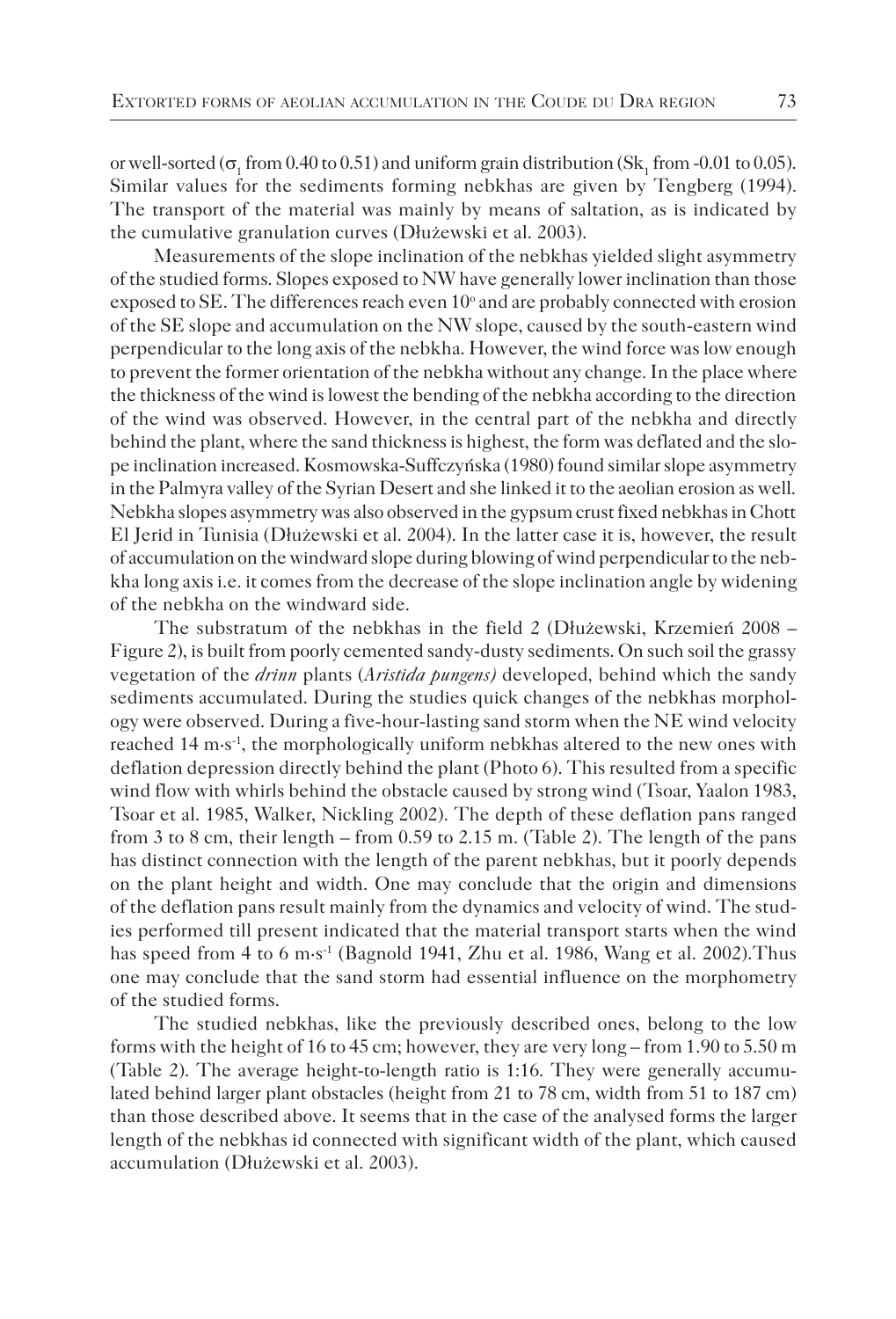| Azimuth<br>of the long<br>axis<br>[degree] | Nebkha<br>length<br>[m] | Nebkha<br>width<br>[m] | Nebkha<br>height<br>[m] | Plant<br>obstacle<br>height<br>[m] | Plant<br>obstacle<br>width<br>[m] | Length<br>of the<br>deflation pan<br>[m] | Width<br>of the<br>deflation pan<br>[m] | Depth<br>of the<br>deflation pan<br>[m] |
|--------------------------------------------|-------------------------|------------------------|-------------------------|------------------------------------|-----------------------------------|------------------------------------------|-----------------------------------------|-----------------------------------------|
| 36                                         | 4.47                    | 1.18                   | 0.27                    | 0.21                               | 0.51                              | 1.49                                     | 0.68                                    | 0.06                                    |
| 39                                         | 5.50                    | 1.69                   | 0.40                    | 0.58                               | 0.79                              | 2.15                                     | 1.04                                    | 0.03                                    |
| 38                                         | 4.98                    | 1.08                   | 0.29                    | 0.33                               | 0.66                              | 1.77                                     | 0.48                                    | 0.04                                    |
| 32                                         | 1.90                    | 0.66                   | 0.16                    | 0.30                               | 0.67                              | 0.59                                     | 0.32                                    | 0.03                                    |
| 33                                         | 3.30                    | 1.50                   | 0.20                    | 0.40                               | 1.49                              | 1.43                                     | 0.84                                    | 0.04                                    |
| 39                                         | 3.15                    | 1.20                   | 0.19                    | 0.59                               | 1.41                              | 1.30                                     | 0.74                                    | 0.05                                    |
| 36                                         | 5.40                    | 1.65                   | 0.26                    | 0.54                               | 1.31                              | 1.83                                     | 0.75                                    | 0.08                                    |
| 35                                         | 3.02                    | 1.08                   | 0.30                    | 0.49                               | 1.16                              | 0.98                                     | 0.46                                    | 0.03                                    |
| 37                                         | 4.38                    | 1.98                   | 0.45                    | 0.64                               | 1.65                              | 1.25                                     | 1.07                                    | 0.06                                    |
| 38                                         | 5.30                    | 1.82                   | 0.38                    | 0.78                               | 1.87                              | 1.20                                     | 0.75                                    | 0.03                                    |

Table 2. Measurable features of the nebkhas and plant obstacles, field 2 (Dłużewski, Krzemień 2008 – Figure 2)

*Source*: Dłużewski et al. 2003.

Nebkhas occurring in this part of the Coude du Dra region are built from slightly coarser material ( $M_a$  = 2.49 Φ) with better sorting ( $\sigma_1$  = 0.37) and with insignificant prevalence of the finer fraction amount with respect to the fraction of maximum frequency  $(Sk_1 = 0.18)$ , than the forms of this type in the field 1.

#### *Tamarix cones*

Studies of the Tamarix cones occurring in the Coude du Dra region indicated that the rate of their expansion depends on the parent plant growth. The smallest investigated cone was grown by a little shrub, whereas on the large forms the Tamarix plants reached sizes of big shrubs or trees. The maximum height of the cones in the studied region rarely exceeded 5 m (Radwańska 2003).

The Tamarix cones occurring in the area under the present study have quite uniform structure and texture of their sediments. In most cones in their apical parts (to 30-40 cm) and in the subsurface strata (to 20-30 cm) an appreciable content of the organic remnants (needles and little branches of Tamarix) was noted (Photo 7). Deeper the mineral sediment with lamination coincident in shape with the cone habit (Photo 8), locally with fragments of the diagonal lamination. The Tamarix cones are built most frequently from slightly finer material  $(0.125-0.063 \text{ mm}, 3-4 \Phi)$ than the dune forms occurring in the same area  $(2.5 \Phi)$ . Moreover, the medium- to fine-grained sandy material forming the Tamarix cones bears from several to more than 10% of coarse dust. The material building the cones is poorer sorted ( $\sigma_1$  from 0.42 to 0.64) than that of the neighbouring dunes ( $\sigma_1$  from 0.39 to 0.42, as published by Radwańska 2003).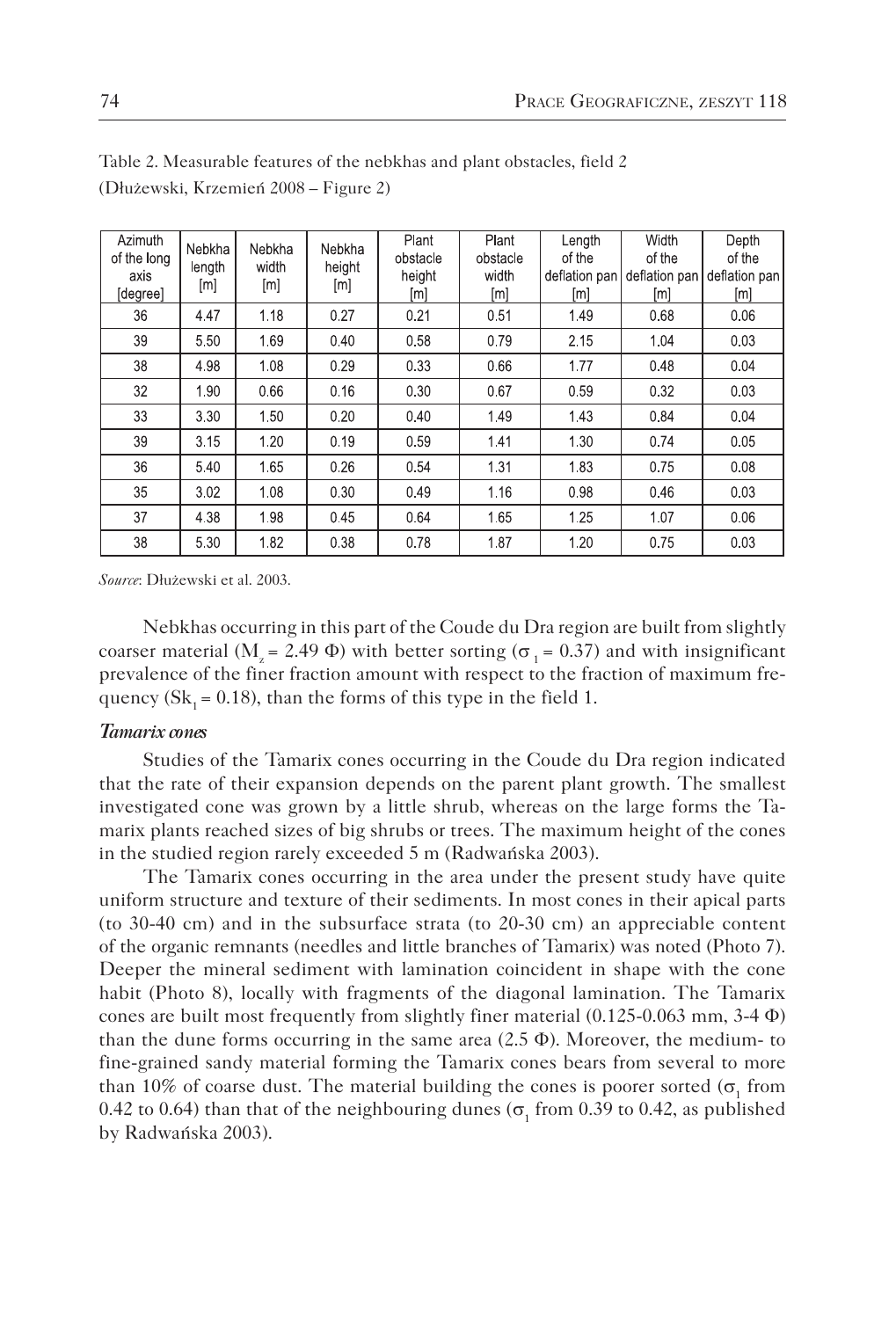The cumulative curves indicate that the material forming the Tamarix cones was transported mainly by saltation, with a distinct increase of the suspension transport in the subsurface layers (Radwańska 2003). The descriptions of the sand-dusty storms in the region of the Lake Chad area evidenced that sand  $(1-2 \Phi)$  is transported exclusively close to the ground surface by saltation, but the finer fraction  $(3-4 \Phi)$  may be transported in suspension, though also in the near-surface space and for the distance not exceeding 100 km (Evans et al. 2004). The shown difference in the mode of the transport of the sandy fraction  $3-4$   $\Phi$  between the two areas apparently indicates lower dynamics of wind in the Coude du Dra region than in the Lake Chad area, and simultaneously the greater participation of the near-ground transport in the first region.

Studies of the texture and structure of the sediments evidenced that the mineral sediments building the Tamarix cones are accumulated during the low sand-dusty storms, especially in their final periods when the finest mineral grains fall down. Sometimes the final dust accumulation occurs during rain. The authors observed effects of such process on the Tamarix cones on the sea shore of the Mayo Island in the Cap Verde Archipelago. The seasonal rains occurring there cause formation of the erosion furrows on the surface of the Tamarix cones, and in the inner structure – sediment fluction disturbances or diagonal lamination between the parallel one coincident with the cone shape. The activity of the rainfall in the final period of the sanddusty storms in formation of the sediments may be indirectly evidenced by absence of lamination in the Tamarix cones in the central Sahara, the region of the Kharga oasis in Egypt. In that area the average annual precipitation does not exceed 1 mm.

The performed studies of the measurable features of the Tamarix cones evidenced, that the dimensions of the cone are directly proportional to the height and spread of the plant. The smallest observed cone had the height of ca. 40 cm with the Tamarix shrub 80 cm high, and this cone was found in an old watering channel abandoned since several years. As it was stated earlier, the plants of the genus Tamarix influence directly the development of the cones by accumulation of the organic matter in the cone body, strengthening of the cone by the root system and by stimulation of the mineral material accumulation from the sand-dusty mass transported during the desert storms. The peculiar feature of these plants, namely the ability to grow up after they are largely sand-covered explains why they do not extinct after covering the accumulated sediment.

## **5. Conclusions**

On the basis of the performed studies of the extorted aeolian accumulation forms one may conclude that such forms occurring in the Coude du Dra area are very differentiated, though the both considered types developed in the similar conditions of the natural environment. These differences manifest in different origin and measurable features. First, it is connected with the type of the plant obstacle and with the kind and humidity of the substratum, wind force and variability of its direction and textural features of the accumulating material.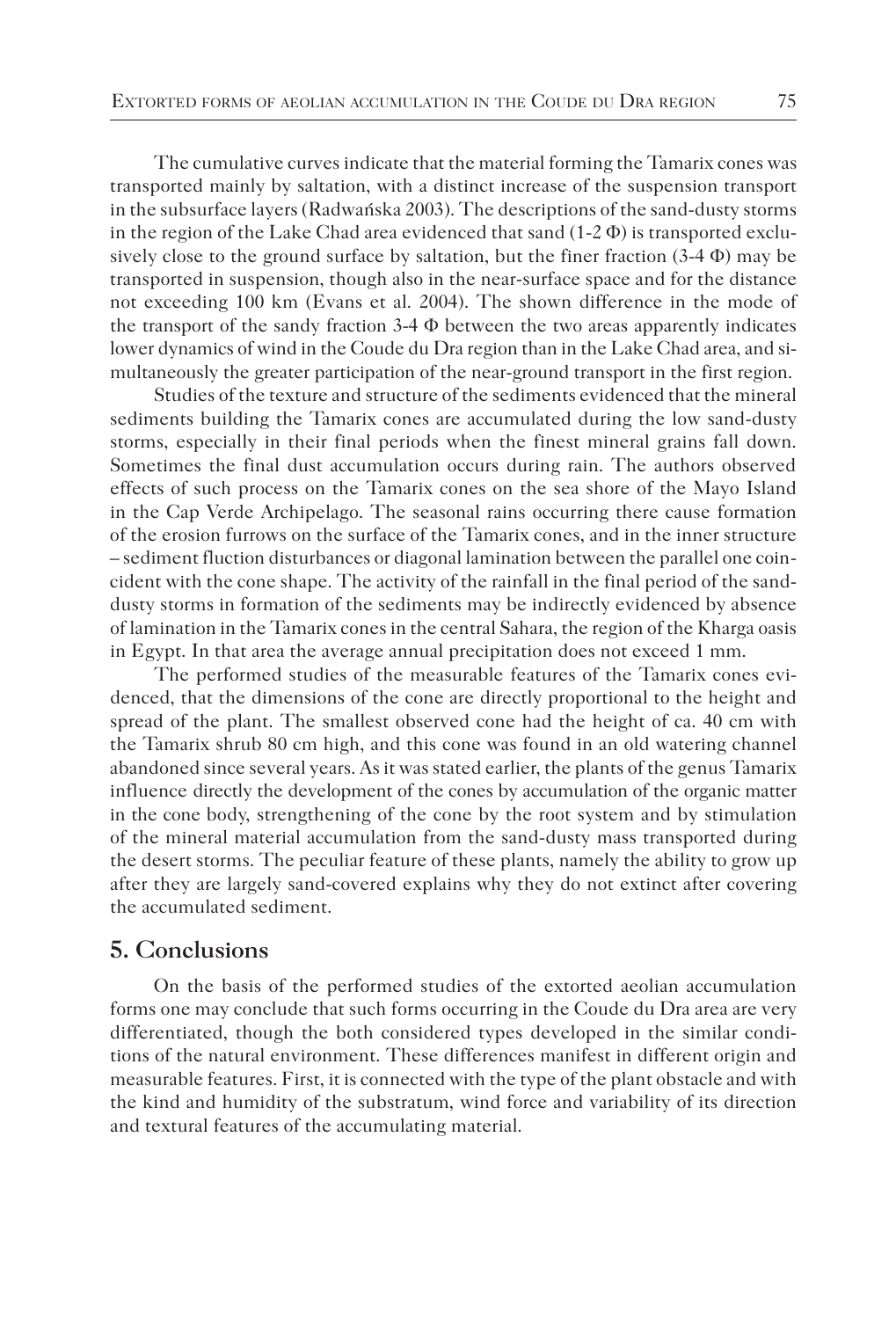The nebkhas, which are not fixed e.g. by the gypsum crust, are the least stable forms from all the bodies developing due to aeolian accumulation. The change of wind direction lasting few hours is sufficient to cause complete change of the nebkha location. This results from small height of these forms and absence of any protection against deflation in the case of the wind direction change. Tamarix cones are distinctly more stable. Organic matter and salt forming crusts inside the cone yield better compactness of the material, making the aeolian erosion more difficult.

On the basis of the studies performed in the years 2005-2006, i.e. five years after the previous detailed measurements, one found significant degradation of the forms of the extorted aeolian accumulation. The nebkhas fields occurring in the terrain depressions in the Coude du Dra area disappeared due to complete degradation of the vegetation, which originally extorted the material accumulation. The forms from the marginal parts of the Lake Iriqui area were completely or in part degraded as well, because most of the plants in this region extinct. The Tamarix cones were degraded significantly as well due to partial necrosis of the Tamarix branches causing next easier deflation.

Distinct lowering of the ground water table is the cause of so rapid degradation of the investigated forms. The current depth of the water table is always greater than 3-4 m beside the main bed of Oued Dra, thus resulting in degradation of the plants of the species both *arfej* and *drinn,* whose root system may take water from the depth not exceeding 2 m. Although these plants may survive without water even two or three years, recently they could use only rain water which in the hot arid climate of that area appears very irregularly and for short time only. The plants of the genus Tamarix may take water from the depth up to 20 m, but they need much more water than it is currently available. The studies showed that the water table in the region of occurrence of the Tamarix cones lowered distinctly and during the major part of the year is at the depth of 10 m and lower (Sobczak 2006). That is why the so-called first root system of the Tamarix plants, normally active at the depth of ca. 2 m, presently does not work. This results in decrease of water supply to the plants and thus in distinct slowing of their growth or even their partial degradation. The decreasing water supply in the Coude du Dra region causes continuous increase of the water and soil salinity, what is another factor limiting the development of the Tamarix vegetation.

The current studies confirmed the influence of the functioning of the extorted accumulation forms on the process of the dune field's expansion in the Coude du Dra area. Degradation of these forms, especially in the case of the nebkhas, resulted in absence of the aeolian material accumulation and its free migration. In the area where in 2001 the nebkhas measurements were made, in 2005 one found formation of new dunes, which were already the part of the expanding dune field. Moreover, in the area of the tributary beds of Oued Dra, where formerly the measurements of the Tamarix cones were performed, a dynamic development of single forms of the free accumulation i.e. barchans was observed.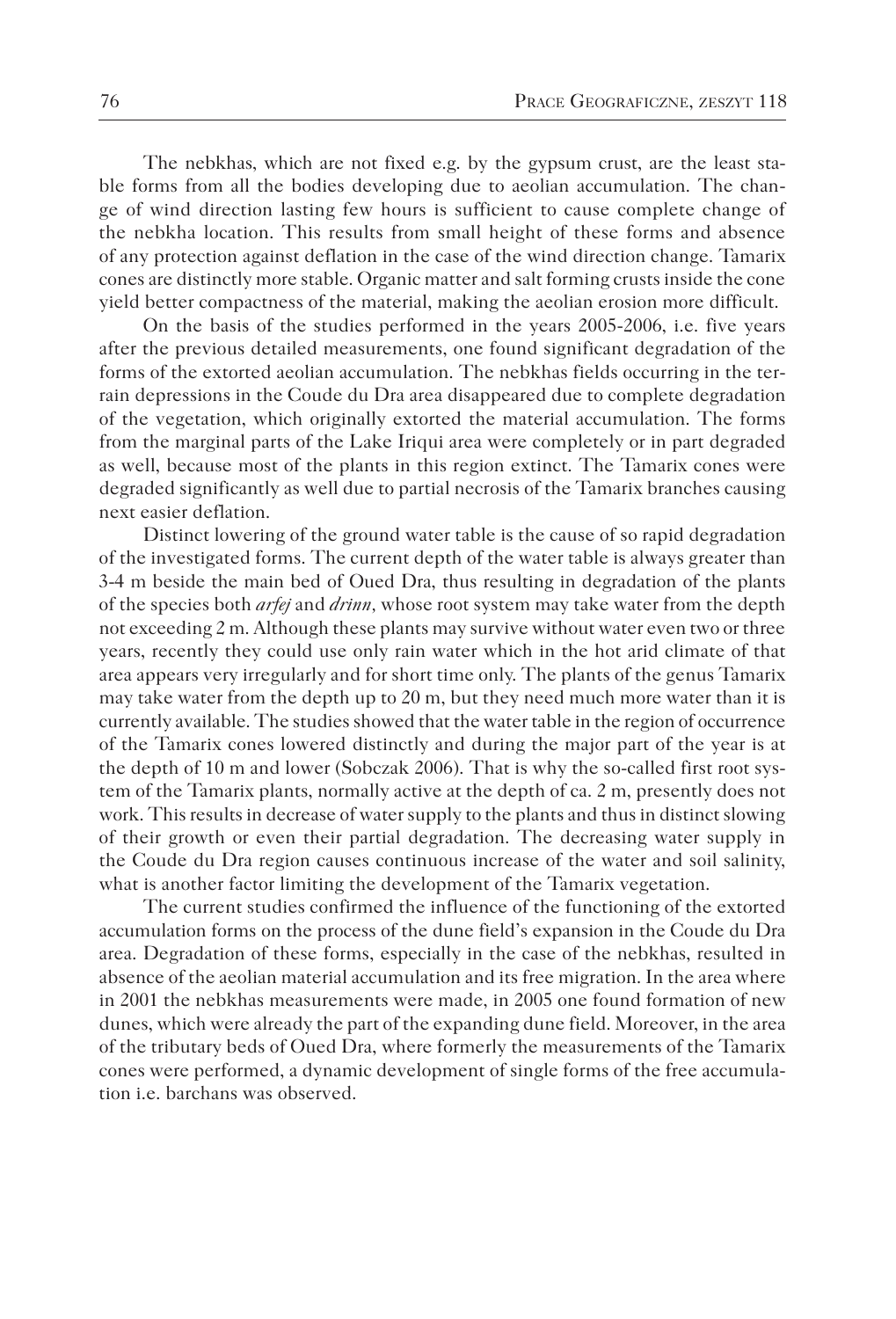### **References**

Bagnold R.A., 1941, *The physics of blown sand and desert dunes,* Methuen Co., London.

- Coque R., 1962, *LaTunisie présaharienne. Etude géomorphologique,* Armand Colin, Paris.
- Dłużewski M., Dubis L., Woronko B., 2002, *Nebki formy wymuszonej akumulacji eolicznej N-części obniżenia Khargi,* [in:] Mat. Warsztatów Geomorfologicznych, Egipt, 05-22.04.2002, Wydz. Geogr. i Studiów Reg., SGP, Warszawa.
- Dłużewski M., Dubis L., Woronko B., 2003, *Nebki formy wymuszonej akumulacji eolicznej,* [in:] M. Dłużewski (ed.), *Współczesna ewolucja środowiska przyrodniczego regionu Coude du Dra (Maroko) i jej wpływ na warunki życia ludności,* Wyd. Akad. Dialog, Warszawa, 77-101.
- Dłużewski M., Dubis L., Woronko B., 2004, *Nebki formy wymuszonej akumulacji eolicznej wschodniego obrzeżenia szttu Dżerid,* [in:] Mat. Warsztatów Geomorfologicznych, Tunezja 15-29.04.2004, Warszawa, 63-70.
- Dłużewski M., Woronko B., 2000, *Genesis of forced forms of aeolian accumulation nebkhas in the area of Shott El Jerid (S Tunisia),* [in:] R. Dulias, J. Pełka-Gościniak (eds.), *Aeolian processes in different landscape zones,* Wydz. Nauk o Ziemi UŚ, SGP, Sosnowiec.
- Dłużewski M., Krzemień K., 2008, *Physical geography of the Coude du Dra region*, [in] S. Skiba, K. Krzemień (eds.), *Contemporary evolution of the natural environment of the region between Antiatlas and Sahara (Morocco)*, Prace Geogr. IGiGP UJ, 118.
- Dumanowski B., 1998, *Geneza pagórków tamaryszkowych,* Africana Bulletin, Wydz. Geogr. i Studiów Reg. UW, Warszawa.
- Evans R.D., Jefferson I.F., Kumar R., O'Hara-Dhand K., Smalley I.J., 2004, *The nature and early*  history of airborne dust from North Africa; in particular the Lake Chad basin, Journal African Earth Sci., 39, 81-87.
- Folk R.L., Ward W., 1957, *Brazos River bar: A study in the significance of grain size parameters,* Journal Sediment. Petrol., 27.
- Gile L.H., 1975, *Holocene solis and soil-geomorphic relations in an arid region of southern New Mexico,* Quat. Res., 4, 45-70.
- Gunatilaka A., Mwango S., 1987, *Continental sabkhas pans and associated nebkhas in southern Kuwait, Arabian Gulf*, [in:] L. Froctick, I. Reid [eds.], *Desert Sediments: Ancient and Modern,* Geol. Soc. Spec. Publ., 35, 187-203.
- Khalaf F. I., Misak R., Al.-Dousari A., 1995, *Sedimentological and morphological characteristics of some nebkha deposits in the northern coastal plain of Kuwait, Arabia,* Journal of Arid Environment, 29, 267-292.
- Kosmowska-Suffczyńska D., 1980, *Formy wydmowe na sebhce Sabhet El-Muh w okolicy Palmyry,* Prace i Studia Geogr., 9, 177-188.
- Langford R.P., 2000, *Nebkha (coppice dune) fields of south-central New Mexico, USA,* Journal of Arid Environment, 46, 25-41.
- Qong M., Takamura H., 1997, *The formative process of Tamarix cones in the southern part of the Taklimakan Desert, China,* Journal of Arid Land Studies, 6, 121-130.
- Qong M., Takamura H., Hudaberdi M., 2002, *Formation and internal structure of Tamarix cones in the Taklimakan Desert,* Journal of Arid Environments., 50, 81-97.
- Pietrov M.P., 1962, *Types de deserts de l'Asia centrale*, Ann. de Géogr., 10, 131-155.
- Pietrow M.P., 1976, *Pustynie kuli ziemskiej,* PWN, Warszawa.